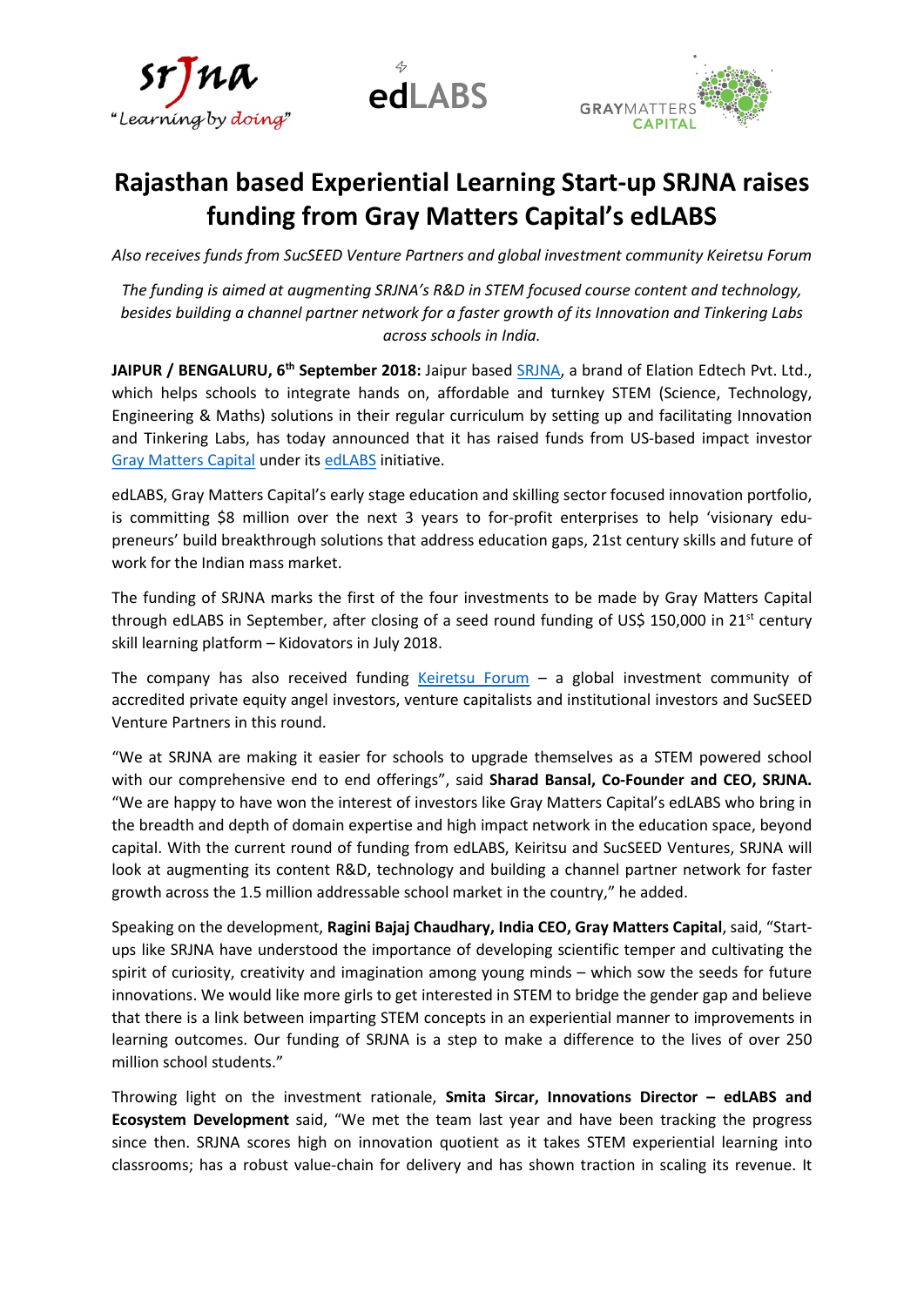





also aligns with our ecosystem work to enable 21 century relevant learning environments in schools and SRJNA does so via tiered pricing and product structure to cater to the broad spectrum of demand in the market."

# Fostering Innovation and Creativity through Tinkering

SRJNA sells its STEM kits directly to schools and has facilitated the set-up of its labs in 100+ schools benefitting 50,000+ students and 1000+ teachers across 26 cities in 15 states.

STEM Education is key to any nation's success in 21st century especially Interactive Learning. With the Government of India's NITI Ayog announcing the set up of 30,000 innovation play workspaces in the form of Atal Tinkering Labs (ATL) for students in grades 8 to 12 in the next 3 years, SRJNA is well placed to benefit from the Government's flagship program Atal Innovation Mission (AIM) with its dedicated studio labs it sets up in schools to transform ideas into reality via 3D printing, Robotics, IOT, as well as through mechanical and electrical tools in STEM Tinkering Kits.

Besides the Tinkering Labs, SRJNA also facilitates experiential learning of STEM concepts in K10 classrooms through its Innovation Labs comprising teaching aids and student assessments over an online platform. It adopts a 5 dimensional learning approach of seeing, touching, feeling, understanding and performing which help students see the concepts taught by the teacher function in real-time in the classroom.

"Keiretsu Forum seeks to back promising entrepreneurs with 'smart money,' where the network's members open many doors to portfolio companies, and SRJNA is an example where we've been able to add considerable value in addition to the money our members invested," said Denny Kurien, President & CEO of Keiretsu Forum. Keiretsu investors who threw their weight behind SRJNA included Dr. Sushil Vachani, former director of IIM Bangalore and Chand Das, former CEO of ITC's education business.

"Our Investors Personally observed the passion and fire in founders' thinking and vision for future of education in India. Their founding team, toolkits and success with their initial customer base was instrumental in our decision to participate in this round to enable their next stage of growth. Our Investors wanted to participate and contribute to system that helped us succeed in life" quoted Vikrant Varshney, Managing Partner of SucSEED Venture Partners

SRJNA has also been selected by Govt. of Rajasthan under its iStart initiative and is among the seven start-ups in the state to be funded through its Bhamashah Techno Fund in June this year.

### Notes to the Editor

Reference Photographs – (All founders, Sharad Bansal, Team SRJNA, Teachers in Innovation Lab, Students in Innovation Lab, Team SRJNA, Tinkering Lab)

https://photos.app.goo.gl/jkzPX2HXyRcNu2wS8

### About SRJNA

SRJNA, incorporated as Elation Edtech Pvt Ltd, is a Jaipur based edtech startup founded by IIT Delhi and XLRI Jamshedpur alumni Sharad Bansal, Om Prakash Kapil Arya & Vivek Pathak. SRJNA believes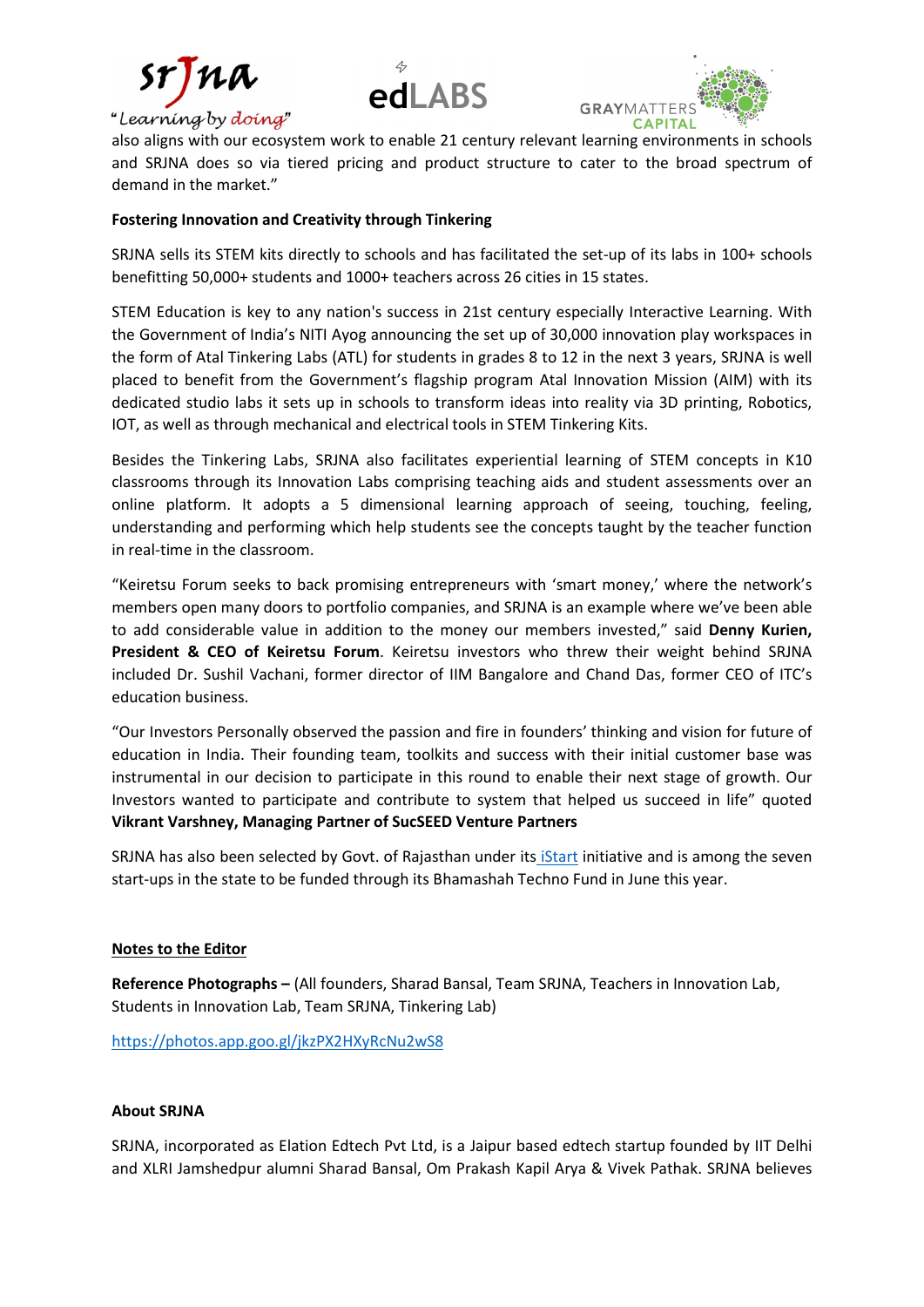

"Learning by doing





that 'True Learning comes when it's being experienced' and has tailored its offerings based on the 5D teaching pedagogy to promote interactive learning.

It helps schools set up and manage Innovation Labs and Tinkering Labs, thus helping them integrate hands on, affordable and turnkey STEM (Science, Technology, Engineering & Maths) solutions in their regular curriculum through 'Learning by Doing' programmes.

Get to know about SRJNA by visiting https://www.srjna.com/

### About Gray Matters Capital

Gray Matters Capital (GMC) is an Atlanta based impact investor with a gender lens that is on a mission to support "An education leading to a more purposeful life for 100 million women by 2036." In India, it is focused on making investments in for-profit enterprises providing access to affordable quality education and employability leading to a future job ready workforce with 21st century skills.

The four pillars of its investment strategy in India include: Direct investments via education sector focused funds and co-investments; funding early stage education & employability focused enterprises to pilot breakthrough innovations and help established education enterprises in business line innovation with its edLABS initiative; collaborating with stakeholders of India's Budget Private Schools (BPS) for improving school quality and creating access-to-market opportunities through its Ecosystem Development initiative; besides helping education and skilling enterprises with mobile based solutions to achieve scale through improved user engagement with its six month zero equity accelerator program – GMC Calibrator, all with an eye on bridging gender gaps in education and at the workplace.

Gray Matters Capital is the anchor investor in CBA Capital's \$ 20 million education sector focused fund – Education Catalyst Fund which has recently invested in professional education platform Imarticus Learning Pvt. Ltd.

To know more about Gray Matters Capital and its journey of creating impact across the globe, visit: http://graymatterscap.com/

### About edLABS

edLABS is an initiative of Gray Matters Capital in India to provide very early stage funding to 'visionary edu-preneurs' of for-profit enterprises to help them build breakthrough solutions for Indian mass market that address education gaps, 21st century skills and the future of work. It also helps established education enterprises with business line innovation to make their products affordable for schools in the Budget Private Schools (BPS) space catering to students belonging to families in lower income groups, and help improve learning outcomes in the process.

Other than capital, edLABS provides global view, advisory support, networks & scale. Since its inception in March 2017, edLABS has made 5 diverse investments in behaviour architecture, AR/VR curriculum, AI supported tuition platform, vernacular MOOCs and 21st Century Skills Olympiads for kids.

To know more about edLABS and how your enterprise can benefit from it, visit: http://graymatterscap.com/edlabs/